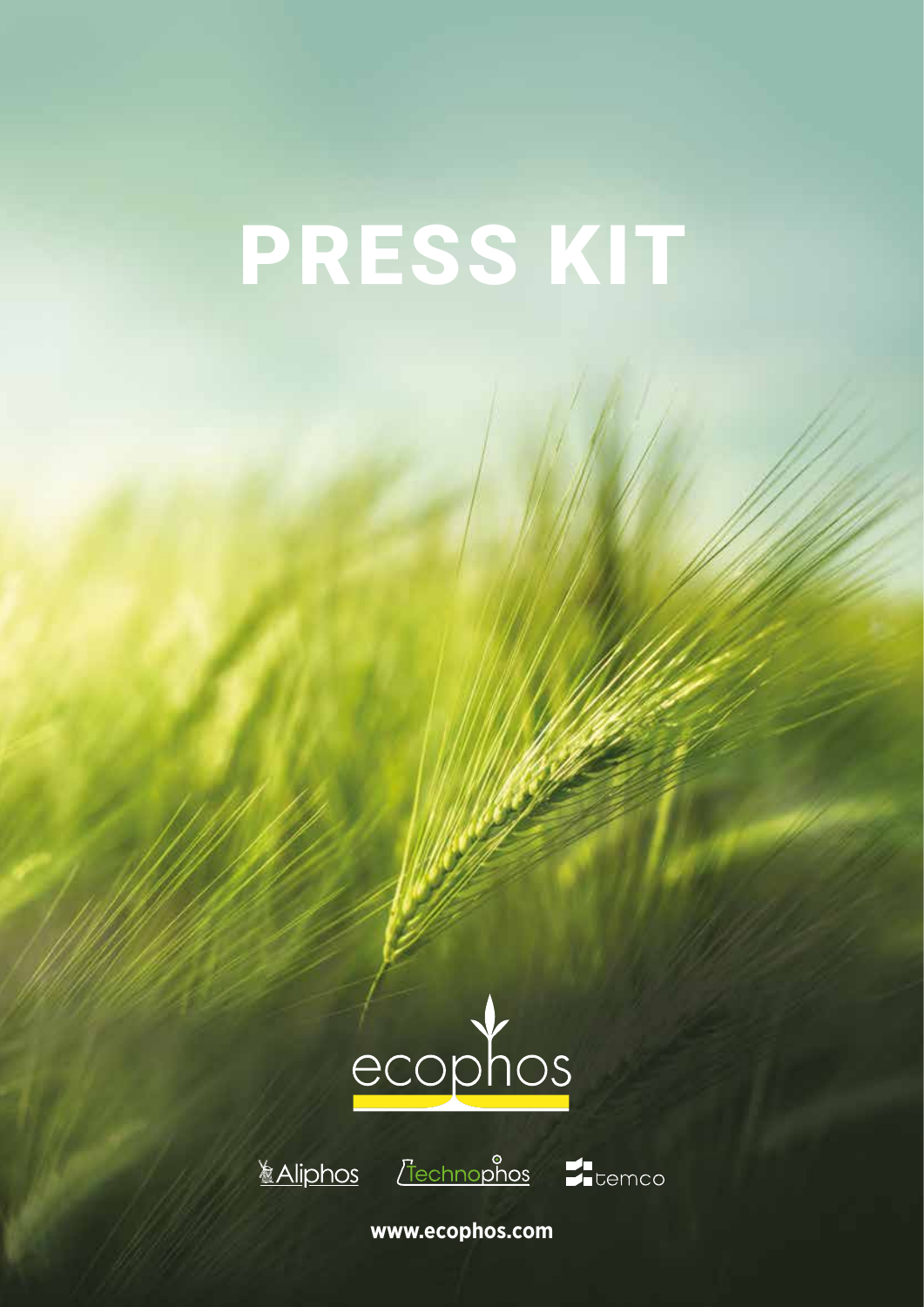# SUMMARY

| A REAL STRATEGIC TURNING POINT:                                  |  |
|------------------------------------------------------------------|--|
| IT IS POSSIBLE TO PRODUCE PHOSPHATE USING A DIFFERENT METHOD!  6 |  |
|                                                                  |  |
|                                                                  |  |
|                                                                  |  |
|                                                                  |  |
|                                                                  |  |
|                                                                  |  |
|                                                                  |  |
|                                                                  |  |
|                                                                  |  |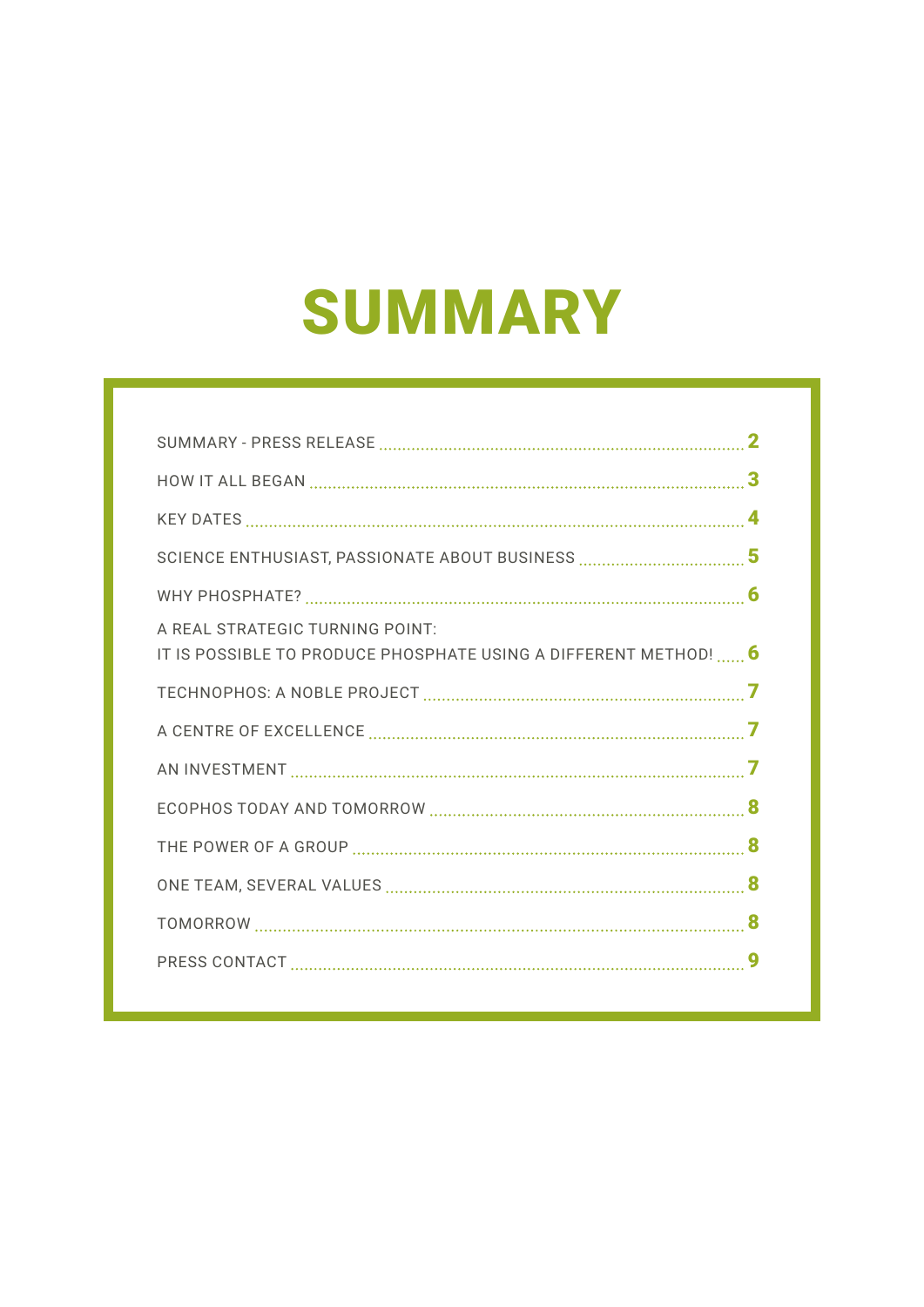### 10 MILLION EUROS INVESTED IN A CENTRE OF EXCELLENCE IN BULGARIA

### BELGIANS SAFEGUARD A VITAL RESOURCE: PHOSPHATE

**8 September 2016-With the opening of its «Technophos» Centre of Excellence and Technology in Varna, Bulgaria, the Belgian group EcoPhos consolidates its pioneering role in the area of phosphates.** 

The mission of the new centre is to solve the global problem of phosphate scarcity. The Technophos centre is the product of EcoPhos' efforts to combine technology, ecology and economy in the fight against the spectre of a global food crisis.

**Why phosphate?** Phosphate is an essential raw material for the development of living organisms, humans, animals and plants. Phosphate is a component of our body, it is used to make fertiliser and figures in the composition of animal feed. In short, it is vital to feeding humanity! Phosphate is mined from phosphate rock, but much like oil, global resources of high quality phos-

phate will be exhausted in around 50 years. Hence the urgent need to find innovative solutions in this area.

**The Belgian company EcoPhos, founded in 1996 by Mohamed Takhim and based in Louvain-la-Neuve**, develops and markets technologies that reduce production and energy costs by 30%. In addition, the methods developed by EcoPhos allow us to make maximum use of urban waste and even the lowest grade rocks, hitherto left almost completely unexploited. EcoPhos now holds ten patents internationally, with an investment of over 45 million euros since its inception.

The new centre of excellence comes in addition to three production sites in Europe (the Netherlands, France and Bulgaria), the Lummen engineering offices and the EcoPhos headquarters located in Louvainla-Neuve. The group employs 270 people and has a turnover of 138 million euros, up more than 50% per year since 2009.

|                                      | <b>ECOPHOS: KEY FIGURES</b>           |                       |
|--------------------------------------|---------------------------------------|-----------------------|
| <b>JOBS</b>                          | <b>TURNOVER IN</b><br>2015            | <b>EBITDA IN 2015</b> |
| 270                                  | 138.5                                 | 17.2                  |
|                                      | <b>MILLION EUROS</b>                  | <b>MILLION EUROS</b>  |
| <b>INVESTMENTS</b><br><b>IN 2015</b> | <b>INSTALLED CAPACITY</b><br>(EUROPE) | <b>SHAREHOLDERS</b>   |
| 17.5                                 | 25%                                   | 100%                  |
| <b>MILLION EUROS</b>                 | <b>OF THE MARLET</b>                  | <b>MOHAMED TAKHIM</b> |
|                                      |                                       |                       |

#### **Press contact**

Yannick Vancoppenolle Marketing Manager EcoPhos Group **Mobile: + 32 475 53 09 63 / E-mail: y.vancoppenolle@ecophos.com**

#### **EcoPhos**

Avenue Jean Monnet 1 B-1348 Louvain-la-Neuve · Belgium **www.ecophos.com**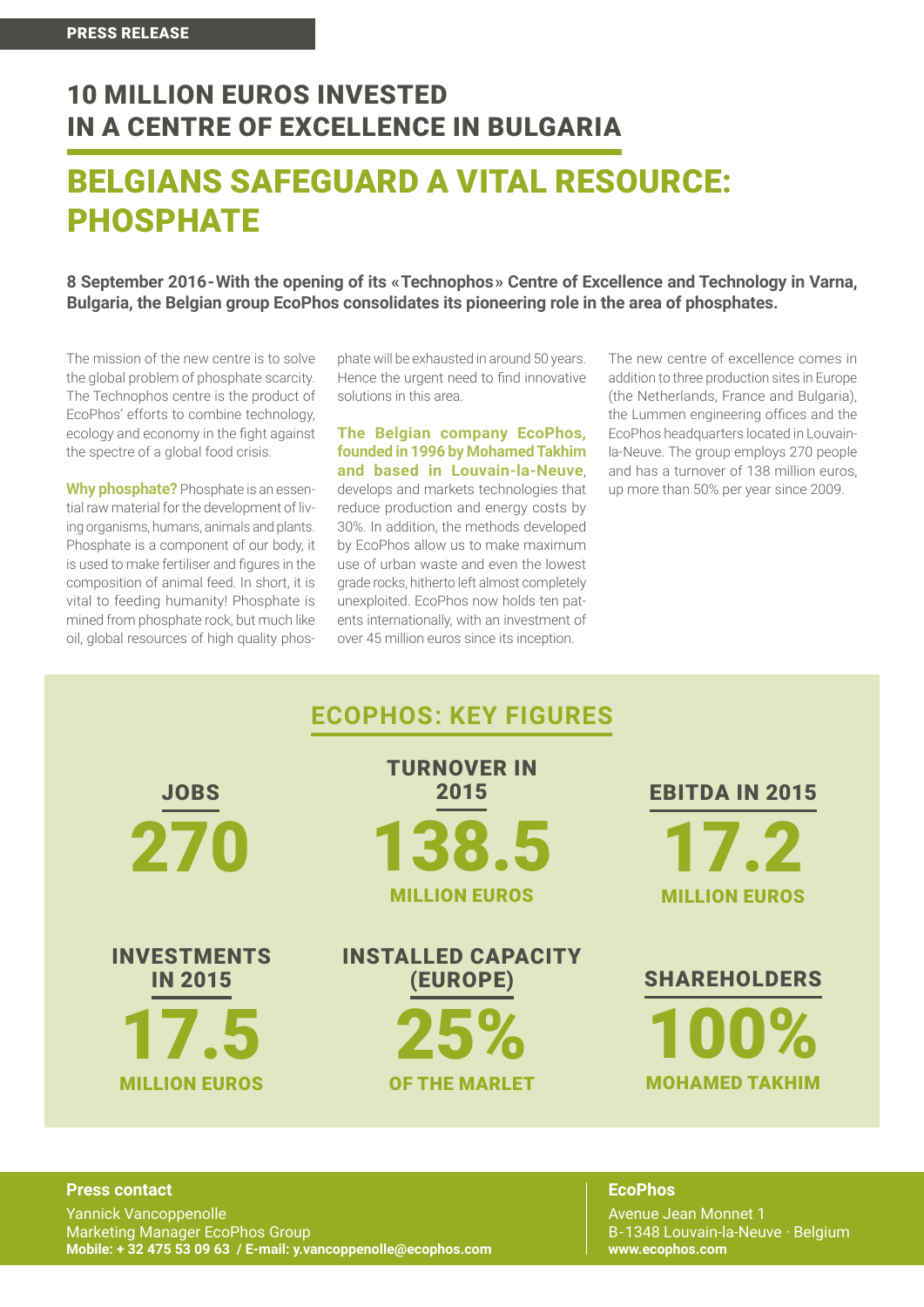

# **HOW** IT ALL BEGAN

**When he created EcoPhos at the age of 20 while still a student, Mohamed Takhim undoubtedly never imagined that twenty years later, his company would gain worldwide recognition in the area of phosphates, employing nearly 300 people.**

#### **With a childhood fascination in handling materials** and chemistry, the young man grew up in the Moroccan city of Khouribga, around one hundred kilometres from Casablanca. During an internship at Office Chérifien des Phosphates - a world leader in this area - the high school student discovered an entire new universe. Above all, he was struck by the sheer complexity and sophistication of the phosphate purification process.

**Remembering an experiment carried out in practical work at school**, he felt he may be able to develop a simpler alternative technique that has the same effect as conventional methods. Aided by his school, which provided him access to laboratories, chemicals and so on, and counting on the assistance of the headmaster's secretary for typing up the results, the young researcher tested his invention and filed his first patent. This was 1994, and Mohamed Takhim was just 18 years old.

With a keen desire to make his process known to the world, the young inventor submitted several applications to participate at exhibitions and fairs. **In 1995, the Brussels Eureka Fair** offered him the opportunity to exhibit his method, and the jury awarded him the Gold Medal of chemistry. An independent assessment of the invention was then made by a professor at UCL, who reached positive conclusions: yes, the process is worthy of development.

**In 1996, at the age of 20, Mohamed Takhim officially created the Belgian start-up EcoPhos** with a capital raising of over three million euros from the big names in Belgian industry (Capricorn, GIMV, the Colruyt family, and Mitiska among others).

While continuing his studies in Morocco and France, where he was awarded **3 diplomas** (chemical process engineering, project management and business administration), Mohamed Takhim pursued his destiny as a **scientist-entrepreneur**. Over the years, the business model was refined to two areas: first, the sale of licensed technology to phosphate producers, and second, positioning the company directly as a producer.

**Two main lines of attack but one theme: the commitment to technology, ecology and economy**. EcoPhos develops and markets technologies that reduce production and energy costs by 30%. In addition, these technologies allow us to make maximum use of urban waste and even the lowest grade rocks.

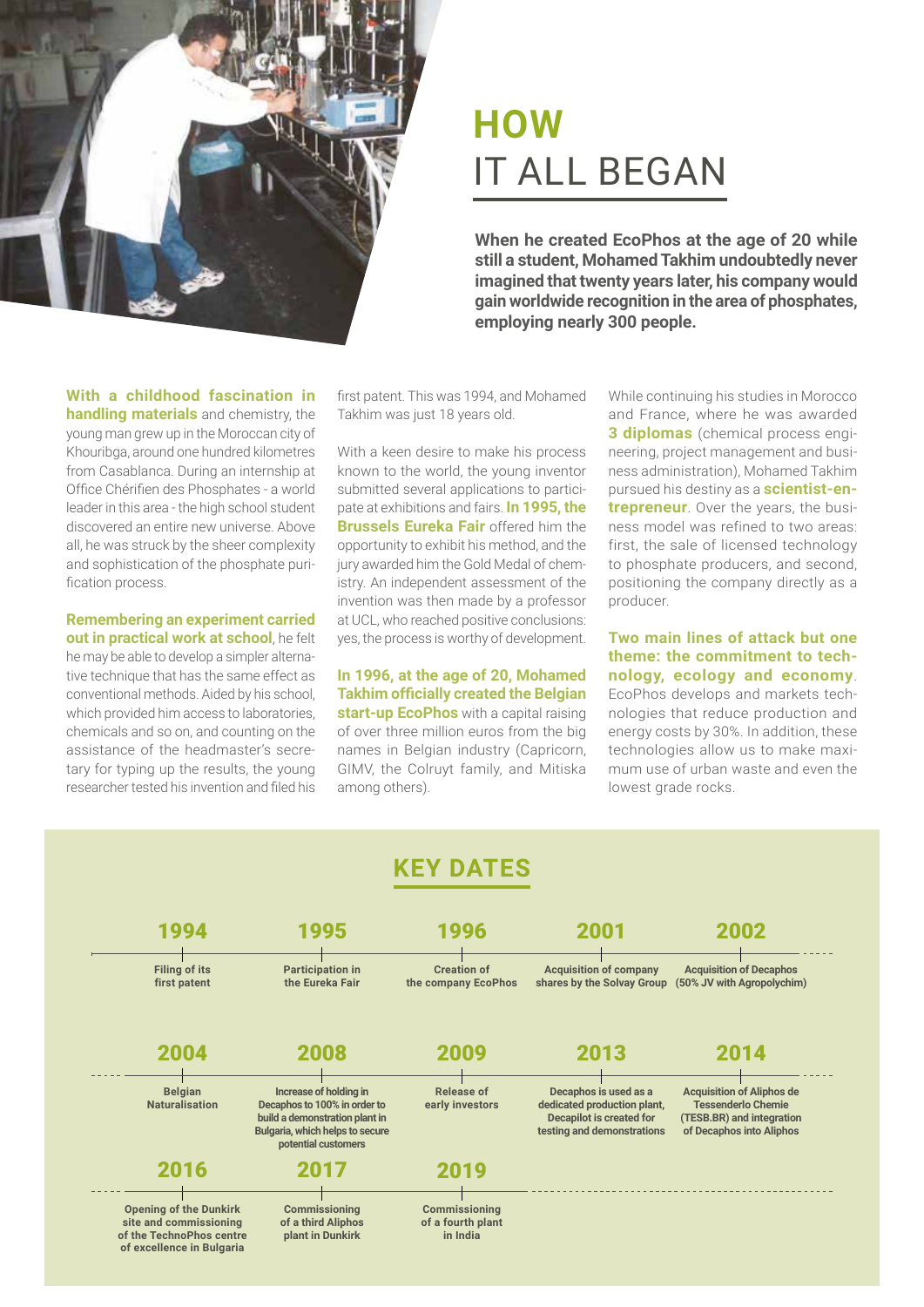# **SCIENCE ENTHUSIAST,** PASSIONATE ABOUT BUSINESS

**An entrepreneurial spirit and natural ability to mobilise teams has enabled Mohamed Takhim to achieve his ambitions as a chemist and entrepreneur since the age of 18.**

#### **Some poignant quotes:**

**· On his age:** « Starting my business in industrial chemistry at age 20 was not at all typical or normal. A genuine emotional hell, I was often attacked and my authority was constantly called into question ».

**· On the capital risks:** « I remember that I was only twenty when my partners had injected 3 million euros into my discovery on the chemical purification of phosphates! The risk was pretty big ».

**· On the industrial culture:** « Until now, the phosphate industry has been a volume industry with a fairly traditional industrial culture ».

« The chemical industry has an « old brick » culture of industrial operators who want to see to believe! This meant that we had to build a prototype plant so that customers could come and see a device that works with our process. If we didn't position ourselves as the first reference by investing ourselves, we would deplete our funds without making any sales and would go under as a result ».

**· On prices:** «The pressure of the high demand for phosphate pushed its price from 30 dollars per tonne in 2006 to its current level of **120 dollars**, peaking at 400 dollars in 2008 ».

**· On phosphate shortages:** « With the predicted shortage of high quality

phosphate, customers using conventional technologies feel trapped by the drastic increase in prices and are looking for alternatives. This will require a completely different approach. But current technology is 40 years old and the potential for improvement is completely exhausted ».

**· On the design:** « We have developed methods that allow us to capitalise on the experience gained from projects already completed and to use this experience in future projects. This approach is inspired by strong design concepts that are widespread in the textile and fashion industry ».

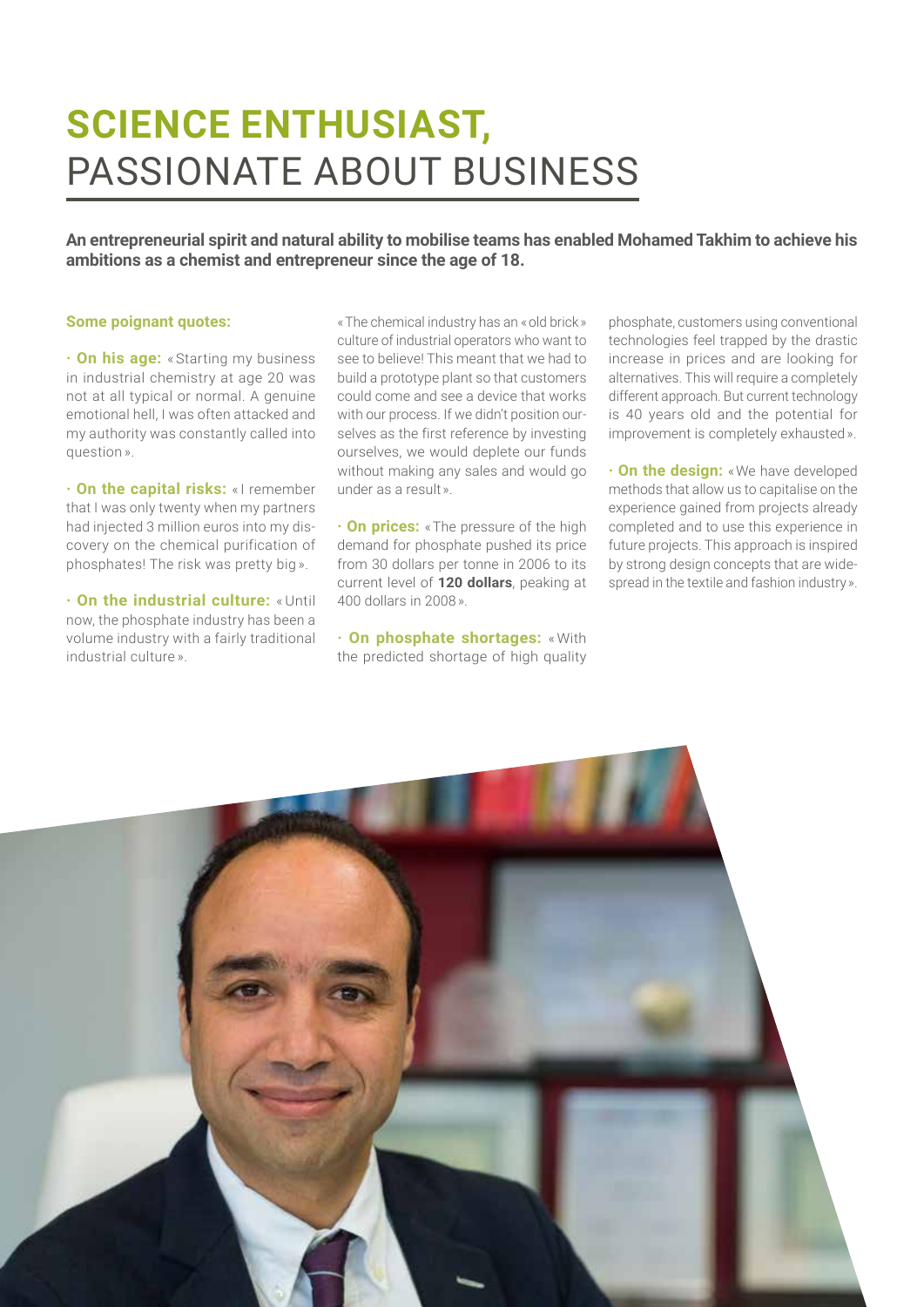# **WHY** PHOSPHATE?

Phosphate is an essential raw material for the development of living organisms, humans, animals and plants. For example, human bone consists of 85% calcium phosphate.

Phosphate is also a raw material used in fertiliser and animal feed. Without fertiliser, it would prove impossible to satisfy humanity's food needs ! Phosphate is mined from phosphate rock, but much like oil, global resources of phosphate will be exhausted in about 50 years. Hence the urgent need to find innovative solutions in this area if we are to avoid a major food crisis.

# **A REAL STRATEGIC TURNING POINT:**  IT IS POSSIBLE TO PRODUCE PHOSPHATE USING A DIFFERENT METHOD!

**· More accessible:** EcoPhos technology allows us to make maximum use of urban waste and even the lowest grade rocks, hitherto left almost completely unexploited. This process is fully in line with the « cradle to cradle » vision: EcoPhos will be among the first to industrially extract phosphate content from fly ash produced

by the incineration of sewage treatment plant sludge. This is the concept known as « urban mines ».

**· Purer:** The results are highly purified products, similar to the best fertilisers on the market that enrich our crops and provide high-yield nutrients for livestock.

**· Greener:** EcoPhos develops and markets a technology that reduces production and energy costs by 30%.

The high ecological added value is also seen in the elimination of any potential pathogens (heavy metals, for example) by incineration.

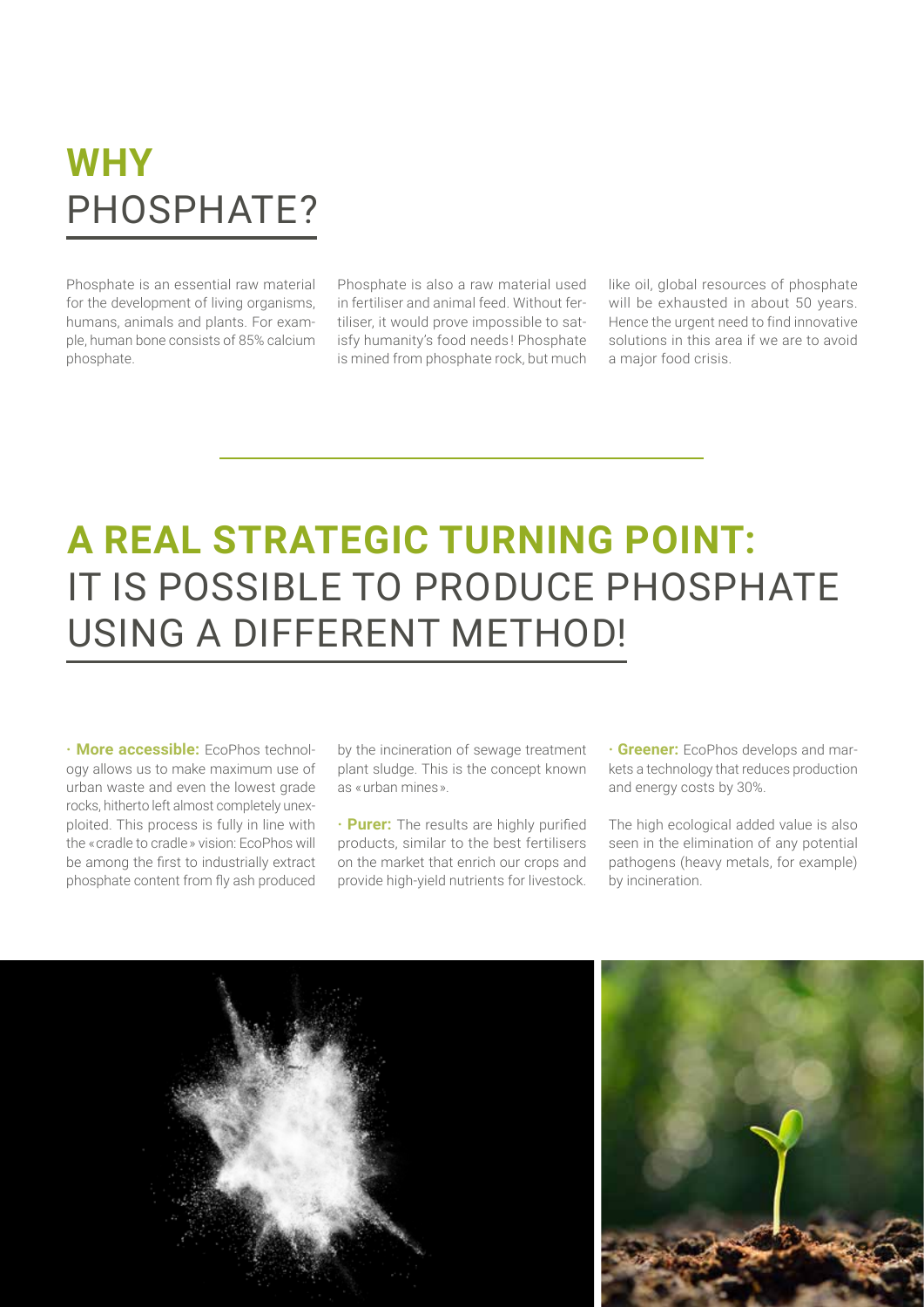## TECHNOPHOS: A NOBLE PROJECT

### A CENTRE OF EXCELLENCE

The EcoPhos Group has invested 10 million euros in its new technology centre in Bulgaria, TechnoPhos, which was inaugurated this year on 8 September.

This investment is fully in line with the group's strategy, which has always focused on innovation, with a clear emphasis on the research and development side.

All the semi-industrial units of the different processes operated within the group will

figure at the heart of this ultra-modern centre and at the forefront of new technologies. The centre will be used to test new methods developed in the laboratory and to demonstrate to customers that Ecophos methods are optimal for their needs. This type of testing is essential in convincing industrialists to invest several millions into an innovative technology. EcoPhos will conduct tests on behalf of its customers for a charge, using the customer's own raw materials, and will provide them with comprehensive reports specific to their project.

This should generate additional revenues and bolster the profitability and credibility of the company. Potential industrial customers will actually see how the processes work in practice. This will make it more natural for them to continue the journey with EcoPhos.

> 50% **SINCE 2009** 

### AN INVESTMENT



25%<br>THE MARKET

17,5 MILLION EUROS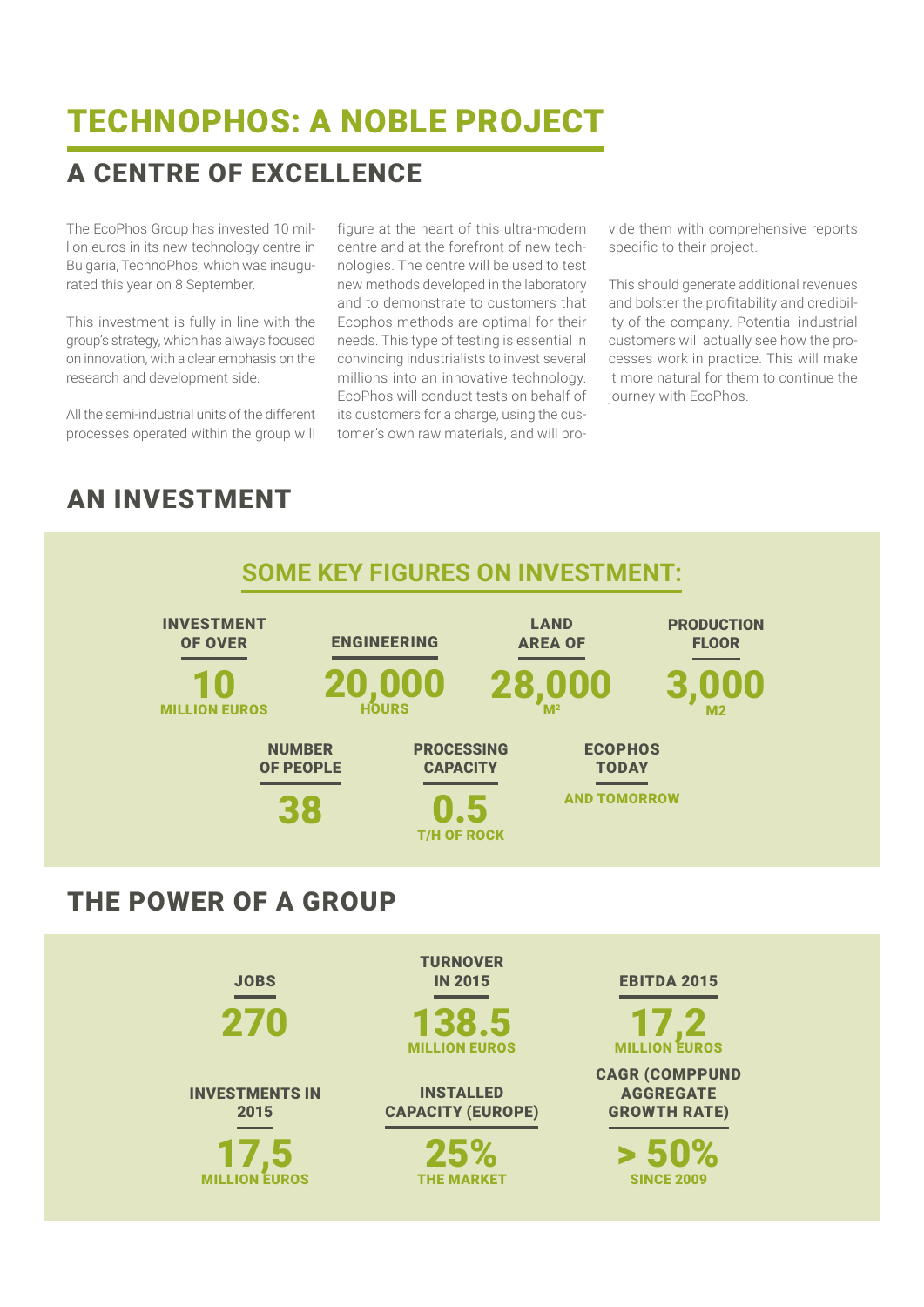### **PROJECTS COMPLETED:**

**· UCCI (Syria-2011):** 60 kt/year of phosphate for animal feed

**Quimpac (Peru-2015):** 60 kt/year of phosphate for animal feed

**· Technophos (Bulgaria - 2016):**  Semi-industrial technology centre with a processing capacity of 0.5-1 t/h of rock. Ecophos technology showroom.

#### **ONGOING PROJECTS :**

**Aliphos France (Dunkirk - Late 2017):** Phase 1: 220 kt/year of phosphate for animal feed. Phase 2: Processing of 100 kt of ash/year for the production of phosphoric acid for soluble fertilisers.

**Evergrow (Egypt - Mid 2018):**  110 kt/year of phosphate for animal feed. 25 kt/year of phosphoric acid for soluble fertilisers.

**EGIL (India-Late 2018)** 200 kt/an de phosphate destiné à l'alimentation animale.

#### **PROJECT IN THE PIPELINE**:

**Egypt, Brazil, Senegal, Jordan, Morocco etc.**

### ONE TEAM, SEVERAL VALUES



### TOMORROW

**Our ambition is clear: to become a world leader in the phosphate industry. We have a 5x5 strategy specifically for 2020**



5 PLANTS



**COUNTRIES** 



WITH A TURNOVER 5

KEY PRODUCTS

MILLION EUROS